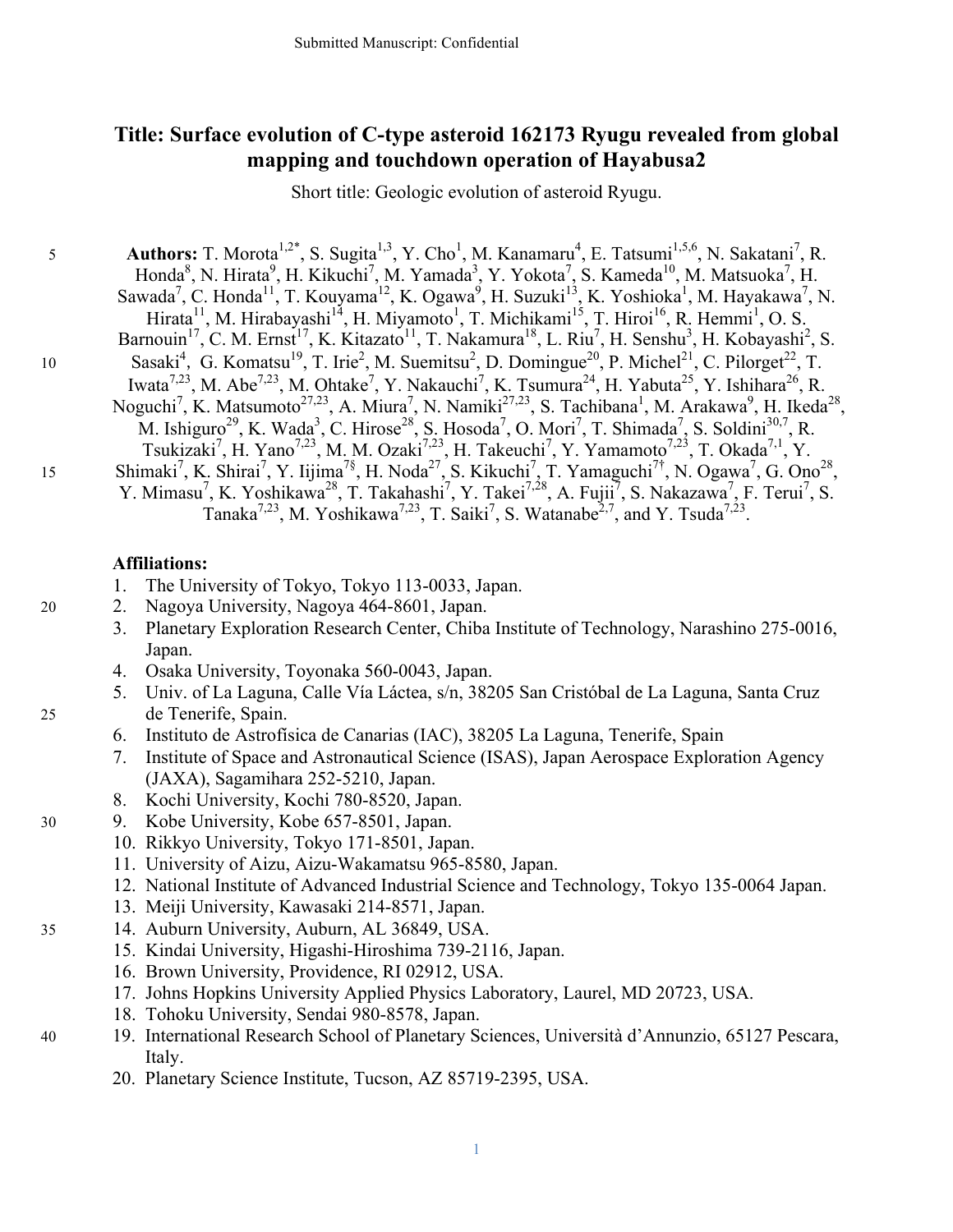- 21. Université Côte d'Azur, Observatoire de la Côte d'Azur, Centre National de le Recherche Scientifique (CNRS), Laboratoire Lagrange, 06304 Nice, France.
- 22. Institut d'Astrophysique Spatiale (IAS), Université Paris-Sud, Orsay, France.
- 23. SOKENDAI (The Graduate University for Advanced Studies), Hayama 240-0193, Japan.
- 5 24. Tokyo City University, Tokyo 158-8557, Japan.
	- 25. Hiroshima University, Higashi-Hiroshima 739-8526, Japan.
	- 26. National Institute for Environmental Studies, Tsukuba 305-8506, Japan.
	- 27. National Astronomical Observatory of Japan, Mitaka 181-8588, Japan.
	- 28. Research and Development Directorate, JAXA, Sagamihara 252-5210, Japan.
- 10 29. Seoul National University, Seoul 08826, Korea.
	- 30. The University of Liverpool, Liverpool L69 3BX, UK.

\* Corresponding author: E-mail: morota@eps.s.u-tokyo.ac.jp

† Current affiliation: Mitsubishi Electric Corporation, Kamakura 247-8520, Japan.

§ <sup>15</sup> Deceased.

**Abstract:** The Hayabusa2 spacecraft touched down on the C-type near-Earth asteroid 162173 Ryugu for the first time on February 21, 2019. Based on the touchdown and global observations, we report on the nature of the stratigraphy of the surface materials as expressed in the color 20 observations on Ryugu. The latitudinal variation of spectral slope suggests that exposure of Ryugu materials to space has led to their reddening by solar heating and/or space weathering. The dark fine grains lifted up by the thrusters immediately after touchdown may originate from the redder materials. The stratigraphic relationship between the craters and the redder materials suggests that surface reddening occurred over a short period of time about 8 million years ago. 25 (117 words)

**One Sentence Summary:** Reddening of Ryugu's surface occurred in a short period of time, suggesting that Ryugu underwent an orbital excursion near the Sun (110 characters)

## 30 **Main Text: (2576 words)**

Hayabusa2, the first sample-return mission to a C-type asteroid  $(1)$ , was launched on December 3, 2014 and arrived at the target near-Earth asteroid (NEA) 162173 Ryugu on June 27, 2019. It conducted global observations revealing a number of important properties of the asteroid, such as its top-shaped rubble pile nature  $(2,3)$ , the presence of a small amount of hydrous 35 minerals (4), a young surface age, and color properties consistent with partially dehydrated carbonaceous chondrites  $(5)$ . Furthermore, more subtle properties, such as general spectral uniformity  $(4.5)$  and variation in spectral slope from b-band  $(0.48 \text{ um})$  to x-band  $(0.86 \text{ um})$ (hereafter, b-x slope)  $(2, 5, 6)$  are observed by the telescopic optical navigation camera (ONC-T) (Fig. 1A). The bluer materials are distributed at the equatorial ridge (Ryujin Dorsum) and in the 40 polar regions, while the redder materials are widely spread over the mid-latitude regions  $(5)$ . However, the nature of these spectral variations is still poorly understood.

On February 21, 2019, the Hayabusa2 spacecraft conducted successfully its first touchdown on Ryugu, obtaining the first sample from a C-type asteroid. During the touchdown operation, Hayabusa2 had an opportunity to take extremely high-resolution  $(\sim 1 \text{ mm/pix})$  images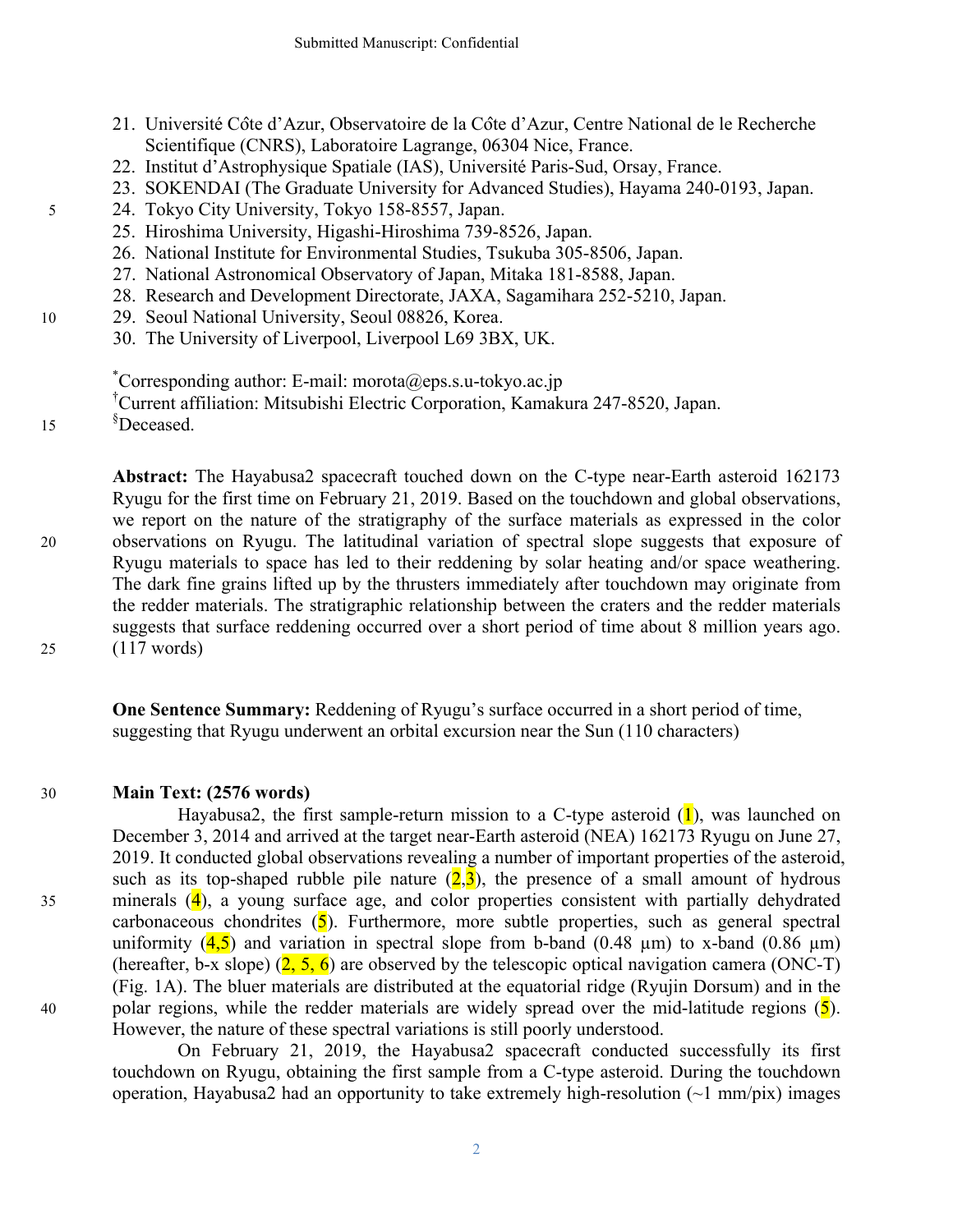of Ryugu's surface and to observe its response to the physical disturbances generated by the touchdown, including the sampling projectile collision and firing of the thruster gas jets. The series of touchdown observations revealed a number of important properties of Ryugu's surface regarding space weathering, grain size distribution, mixing of different materials especially with 5 regard to their color properties, and stratigraphic relations among different materials. These properties are important for bridging the gap between meteoritic materials and asteroid surfaces. Furthermore, such characterization will help us to understand the geologic context of the samples captured in Hayabusa2's capsule chambers. We discuss the stratigraphy and geology of the touchdown site, the complex dynamic reactions of surface materials on Ryugu triggered by the 10 physical contact of the Hayabsua2 spacecraft, and detailed textures and structures on pebbles and boulders captured in extremely high-resolution images during the touchdown operations. Based on these proximity observations and global observations, we infer the nature of the stratigraphy expressed in color and albedo properties of Ryugu's surface.

The touchdown site was selected based on both the established engineering safety 15 criteria and the scientific merits for material sampling  $(2, 7)$ . Ryugu's surface is comprised of two end-member compositional units; a spectrally redder and a spectrally bluer component. Sample materials that contain both components substantially increase our understanding of Ryugu's compositional elements. The spectral slope on Ryugu indicates regional variations in red/blue mixing ratios (Fig. 1A), but the presence of impact ejecta and evidence of mass wasting 20 movement suggest Ryugu's surface has a well-mixed nature  $(5)$ . Furthermore, the spectral differences among the different touchdown candidate sites are much smaller than the variation within each site  $(2)$ . Thus, a touchdown to any of the candidate sites would have allowed us to obtain both redder and bluer components. However, because of the high boulder abundances  $(5, 5)$  $\frac{8}{8}$ , the locations for safe landing were limited. (2). We chose L08-B, one of the lowest density 25 boulder areas on Ryugu, as the primary landing site (2, 7) and deployed a target marker (TM) to facilitate navigation. However, based on the location where the TM settled and the detailed search for areas without boulders taller than 65 cm, which could reach Hayabusa2's reaction control system (RCS) during a touchdown, we finally chose to sample a smaller region in L08- E1 (Fig. 2A and S3).

30 During multiple low-altitude (~40 m) descent maneuvers near the L08 region, we conducted high-resolution spectral and morphologic observations. The touchdown spot is generally slightly bluer than the global average, but reddish spots are found within the L08-E1 region (Fig. 1E and 2C). These reddish spots tend to be darker than bluer areas, a trend that is observed globally  $(2, 5)$ . The reddish spots are limited to the flat surface of several individual 35 boulders, however a large part of boulder surfaces is blue (Fig. 2C). These observations suggest that the redder materials were created from bluer materials by some surface metamorphic processes such as space weathering, thermal metamorphism by solar heating, and/or simple pulverization. A large portion of the redder materials has been scraped off from the boulder surface by impact disruption and/or thermal fatigue. The fact that the bluer surfaces of boulders 40 remain un-reddened implies that the timescale for surface reddening is currently sufficiently long compared with that of boulder resurfacing by impact disruption and/or thermal fatigue.

High-resolution (down to 1 mm/pix) images indicate that there are two morphologic types of sub-meter-sized boulders around the TD spot: dark ragged boulders and bright boulders with smooth surfaces (Fig. 2D). These types of boulders are also commonly observed in the ten-45 meter size range on Ryugu  $(5)$ . The high-resolution images show a submeter-scale heterogeneity in surface reflectance of the bright boulders; edges of many boulders are brighter than the planar

3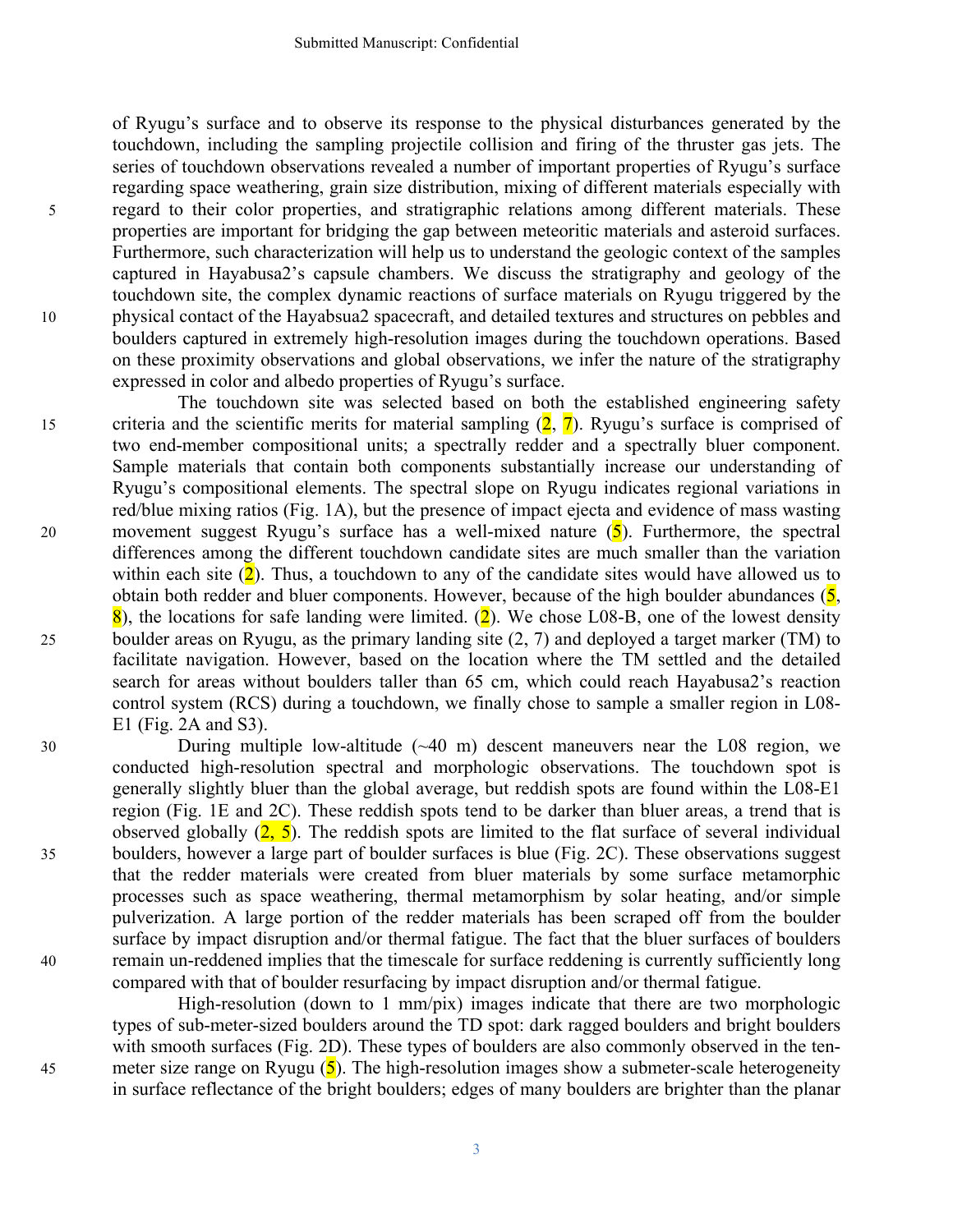surfaces of the same boulders (yellow arrows in Fig. 2E), implying that the boulder surfaces were darkened by the exposure to space.

Hayabusa2 has a sampling mechanism similar to that of the original Hayabusa spacecraft, which catches ejecta generated by the impact of a 1-cm-diameter tantalum projectile 5 shot at a speed of ~300 m/s during the first contact of Ryugu's surface with a 1-m long sampler horn extended from the bottom of the spacecraft  $(9, 10)$ . The Hayabusa2 sampler horn also has a hold-up system on its edge to lift up  $\sim$ 1-cm-sized pebbles from the surface when the spacecraft starts to ascend due to upward acceleration  $(11)$ .

- The combination of the impact of the projectile shot from the sampler system and the 10 RCS thrust during the touchdown produced a large amount of debris from Ryugu's surface (Fig. 2 and Movie S1) ( $\overline{6}$ ). The motion picture obtained by the nadir-viewing wide-angle optical navigation camera (ONC-W1) indicates that large boulders (up to 1 m in the longest dimension) moved horizontally by  $>5$  m. However, the majority of debris disturbed upon the touchdown was small pebbles and fine grains whose diameters are less than the pixel size (1 to a few mm) as 15 observed within the highest resolution W1 images  $(6)$ . The observed high mobility of regolith during the touchdown indicates that the inter-boulder/inter-pebble cohesion may be very weak. The high mobility is consistent with observations of an extremely low number density of small craters, mass wasting on crater walls, and the crater formation by the small carry-on impactor (SCI) in the gravity-dominated regime  $(5, 12-14)$ .
- 20 Immediately after the RSC thrust upon touchdown, the entire field-of-view of ONC-W1 was darkened uniformly, while a dark ragged boulder nicknamed "turtle rock" simultaneously became as bright as surrounding brighter boulders (Fig. 2D)  $(6)$ . These observations suggest that dark fine grains were originally present on the surface and inside the pores of darker and redder boulders. These dark, fine grains were lifted up by the RSC thrusting, although the fine grains 25 have not been observed by the Mobile Asteroid Surface Scout (MASCOT) lander (15). The sampling process formed a cloud of dark fine grains radiating from the touchdown site that extended to  $\sim$ 10-m in diameter, centered on the touchdown site (Fig. 2, G and H). The total mass of the fine-grained cloud is estimated to be  $> 3$  kg (6). The pre-touchdown color of this region was slightly bluer than the surrounding region but it became redder after the deposition of the 30 lofted dark fine grains (Figs. 2G and S5). However, few changes in the OH band depth were detected by the Near Infrared Spectrometer (NIRS3) before versus after the touchdown (Fig. S6). These observations suggest that the dark fine grains originated from the redder materials originally coating the boulder surfaces.
- Because of the great variety of dynamic responses and fine textures in Ryugu's surface 35 materials observed during the touchdown operation, not all these properties are yet fully understood. However, the relations among the different phenomena allow us to infer the causes of the color changes. Comparisons between touchdown observations and global observations are useful for also understanding the source of these color changes. In particular, the relation between redder/darker and bluer/brighter components is important. More specifically, the general 40 spectral slope is the most prominent factor in defining the color variation observed on Ryugu  $(5)$ (Fig. 1A). The above discussion based on the touchdown observations shows that this variation is likely connected with the presence, or lack thereof, of dark reddish fine grains.
- In addition to the latitudinal variation in b-x slope (Fig. 1A), it was found that the spatial 45 variation in b-x slope also correlates with the crater distribution. Fresh and stratigraphically later (younger) craters larger than ~20 m in diameter have spectrally bluer interiors compared to the

4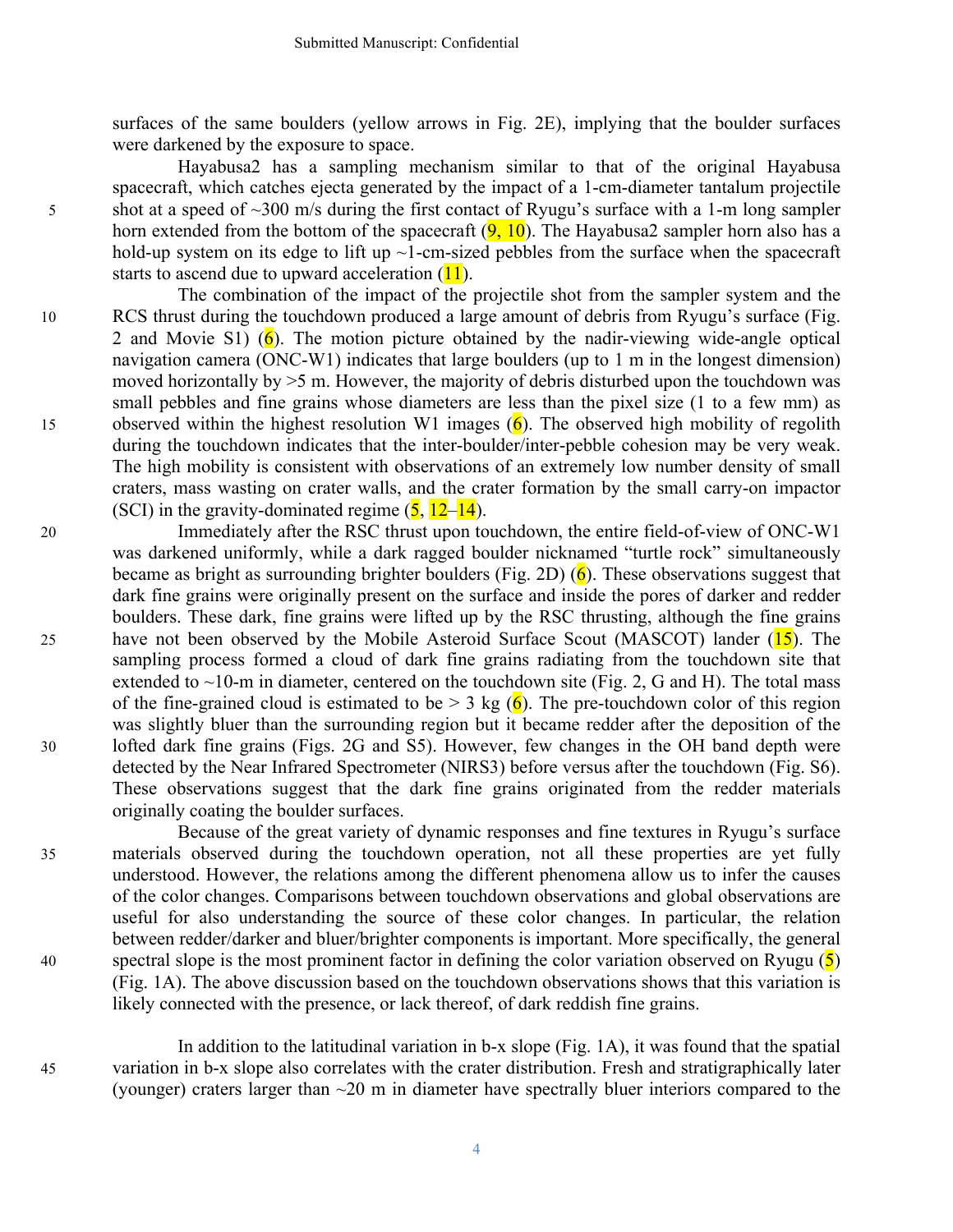surrounding materials (Fig. 1, B and C). This implies that the redder materials were covering the bluer materials and the underlying bluer materials were exposed by the crater formation, consistent with the stratigraphic relationship between the redder and bluer materials inferred from the global distribution of b-x slope. On the other hand, stratigraphically earlier (older) 5 craters tend to have redder interiors, and the color of the crater interiors has no difference with that of surrounding materials (Fig. 1, B and C). We investigated the contrasts in spectral slopes between crater interior surfaces and surrounding areas, defined as the area within a crater radius from the crater rim. The obtained histogram of the contrast in b-x spectral slope shows a bimodal distribution (Fig. 3), indicating that craters on Ryugu can be divided into two groups: red craters 10 whose interior has b-x slope similar to that of their surroundings and blue craters whose interior is bluer than their surroundings.

A probable explanation of the latitudinal variation in b-x slope is that while the exposure of Ryugu's materials to space has led to their reddening, mass wasting from the equator and polar regions (topographic highs) to the mid-latitude regions (topographic lows) at the current 15 spin state of Ryugu exposed fresh bluer subsurface materials  $(2, 5)$ . The polar regions exhibit bluer spectra than the equatorial ridge (Fig. S1), suggesting the reddening process by thermal metamorphism and/or space weathering by solar radiation (Ryugu's obliquity is 171.6˚ (2)). The color variation of crater interiors can be explained by their stratigraphic relation; the craters with redder interiors were formed before the surface reddening and their interiors were discolored by 20 the surface reddening, while the blue craters were formed after the surface reddening and the underlying bluer materials were exposed by the blue-crater-forming impacts. The bimodal distribution of the contrast in b-x spectral slope (Fig. 3) suggests that the surface reddening has not been active throughout Ryugu's history and occurred within a short time interval after the formation of redder craters and before the formation of bluer craters. These results are consistent 25 with the interpretation that the timescale for surface reddening is currently sufficiently long compared with that of boulder resurfacing based on the color distribution of boulder surface revealed by high-resolution spectral observations (Fig. 2C).

Based on collision frequency models for the asteroid main belt  $(16, 17)$ , the observed size–frequency distribution of red craters larger than 100 m in diameter (Fig. 3D) leads us to 30 estimate the time from the top-shape formation of Ryugu to the surface reddening to be 8.5 Ma (based on gravity-dominated crater scaling  $(14)$ ). Because the observed number density of blue craters is  $\sim$ 1/30 of that of red craters, the model age of the reddening event is estimated to be about 0.3 Ma for the main-belt impact frequency. In contrast, if the reddening occurred after the orbital transition to its current near-Earth orbit, the reddening age would be about 8 Ma because 35 of the much lower collision frequency for NEA orbits  $(16, 17)$ . The NEA model age is younger than the typical dynamical lifetime of NEAs  $(\sim 10 \text{ Ma})$  (18) and the median lifetime of Ryugu  $(\sim 40 \text{ Ma})$  (19), compatible with the interpretation that the reddening of Ryugu's surface was caused after the orbital transition from the main belt to its current near Earth orbit.

The deficit of craters smaller than 100 m in diameter suggests that crater erasure 40 processes, such as seismic shaking, were active on Ryugu's surface and therefore existing small craters must have formed geologically recently  $(5)$ . However, smaller craters  $(10 \text{ m in})$ diameter) do not always exhibit bluer interior despite their youth; some small craters exhibit a redder, not bluer, interior than the surroundings materials (Fig 1D and 1E). More detailed observations show a streaked pattern of redder materials such as ejecta deposits (Fig. 1C and Fig. 45 S2B). In addition, redder materials that are fractured by collision with a boulder are found (Fig. S2F). Thus, redder materials may have been disrupted and redistributed by the impacts, thermal

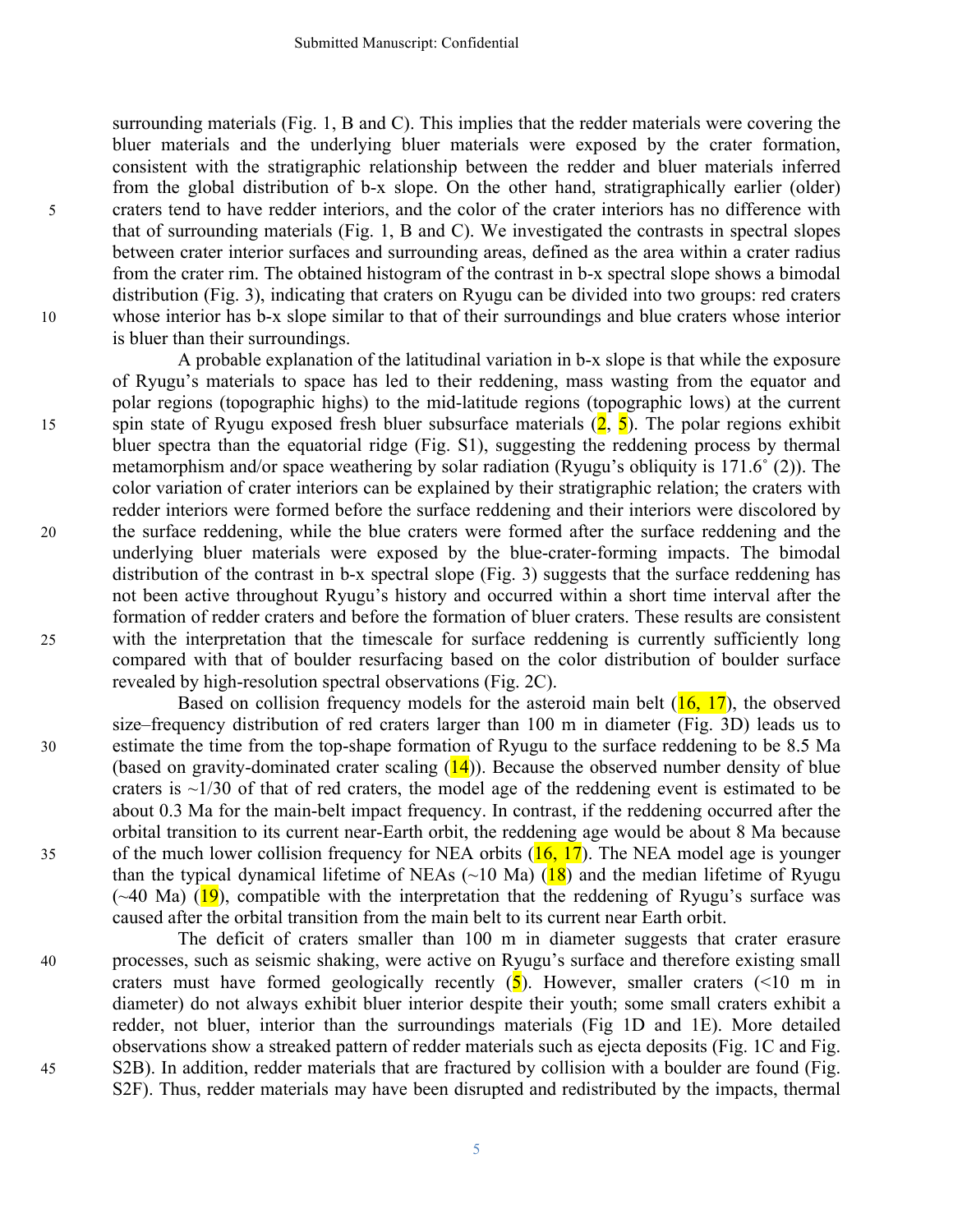fatigue, and regolith migration, which may have resulted in the formation of a mixed layer of redder and bluer materials after the surface reddening (Fig. 4). This interpretation is supported by the distribution of redder materials on boulder surfaces and the existence of dark reddish fine grains observed in the touchdown operation. The thickness of the mixing layer is estimated to be  $\frac{1}{2}$  a few meters from the minimum crater size (~10 m in diameter) penetrating to the underlying blue material layer. The existence of a-few-tens-of-meters-long ejecta consisting of redder materials (Fig. S2F) means that the redder material layer had originally a thickness of tens of centimeters to meters at minimum. Therefore, the solar heating is a more likely process than space weathering to be the source of the reddening of Ryugu's surface since space weathering 10 typically affects only a thin layer of about 100 nm deep from the particle rim, while the diurnal and annual thermal skin depths are  $\leq 10$  cm and  $\sim 1.5$  m, respectively (20, 21).

The evidence that surface reddening occurred within a short period of time suggests that Ryugu underwent a temporary orbital excursion near the Sun, which resulted in surface heating 15 by the Sun. Such solar heating is consistent with the apparent deficiency in 0.7-µm bearing Ctype asteroids in the NEA population  $(22)$ . The effect of solar heating may also explain the difference in global color variations between similar C-type asteroids, Ryugu and Bennu, the target of NASA's OSIRIS-REx mission  $(23-29)$ . The apparent lack of latitudinal variation in the spectral slope on Bennu  $(24, 26)$  may suggest that Bennu has not undergone a similar orbital 20 excursion near Sun. However, such solar heating on Ryugu during its orbital excursion cannot account for the low amount of hydrous minerals constrained from both the shallow 2.7-µm absorption band (4) and the lack of a strong 0.7-um absorption (5). This is because the bluish/brighter areas on Ryugu, which did not experience the intense solar heating (e.g., equatorial ridge and polar regions), also display a weak  $2.7$ -um absorption (4).

25 The spatial distribution in the b-x slope within the touchdown site also has important implications for the samples obtained in the first touchdown by Hayabusa2. Because the L08-E1 site is one of the bluest areas compared with the global average, samples obtained from this site likely contain bluish/brighter components, which are likely free from the recent intense solar heating. Furthermore, the large local variations in the spectral slope and albedo within the 30 sampling site suggest that both bluer and redder components were likely collected. Detailed laboratory analyses of these returned components of Ryugu will reveal the nature of mineralogical and geochemical characteristics of these components and their spectral manifestations, and ultimately provide insight into the multiple stages of Ryugu's material evolution.

35

- 1. S. Watanabe et al., Hayabusa2 mission overview. *Space Sci. Rev.* **208**, 3–16 (2017). doi: 10.1007/s11214-017-0377-1
- 2. S. Watanabe et al., Hayabusa2 observations of the top-shape carbonaceous asteroid 162173 Ryugu. *Science* **364**, 268-272 (2019). doi:10.1126/science.aav8032
- 40 3. M. Hirabayashi et al., The western bulge of 162173 Ryugu formed as a result of a rotationally driven deformation Process. *Astrophys. J. Lett.* **874**, L10 (2019). doi:10.3847/2041-8213/ab0e8b
	- 4. K. Kitazato et al., Surface composition of asteroid 162173 Ryugu as observed by the Hayabusa2 NIRS3 instrument. *Science* **364**, 272-275 (2019). doi:10.1126/science.aav7432

6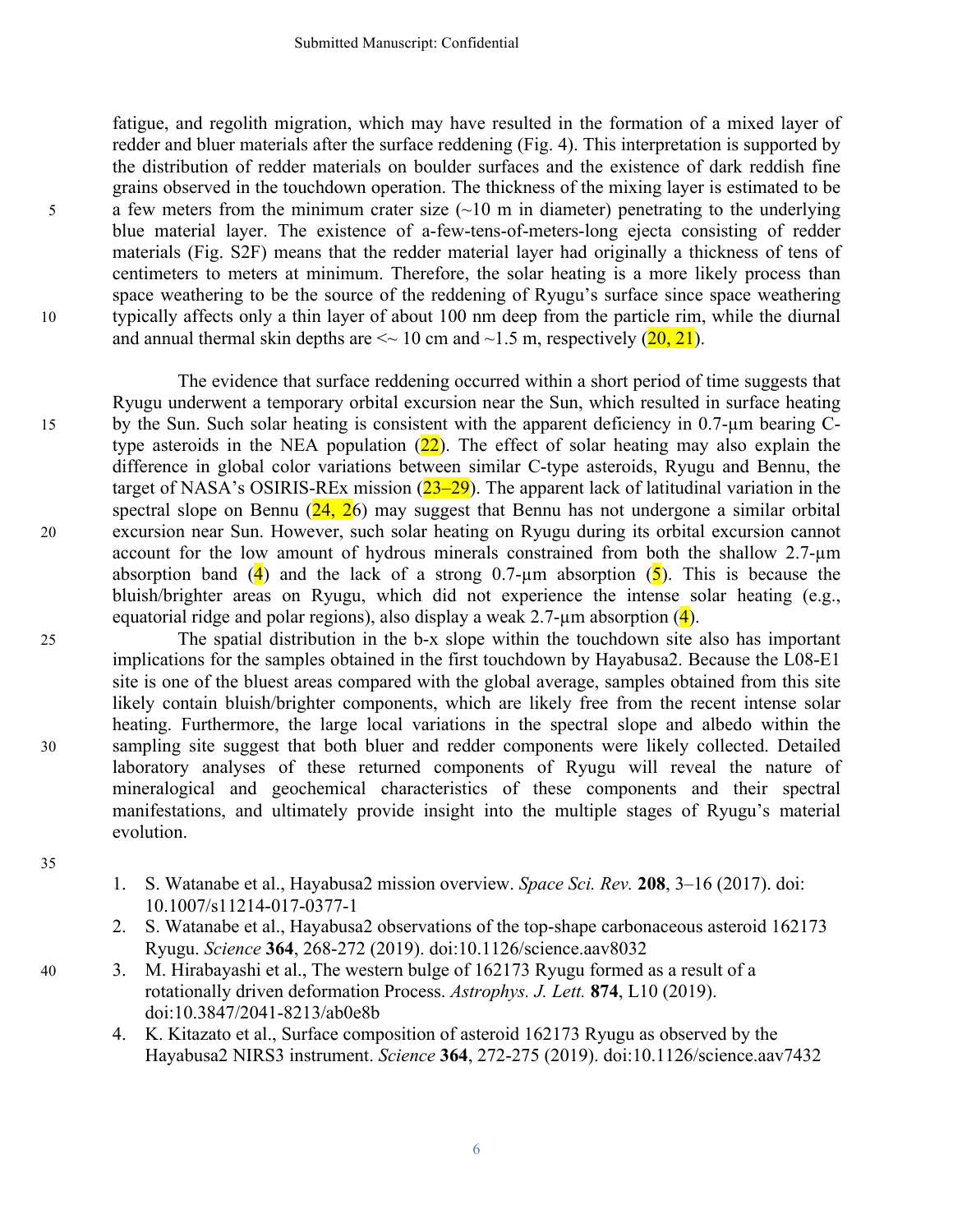- 5. S. Sugita et al., The geomorphology, color, and thermal properties of Ryugu: Implications for parent-body processes. *Science* **364**, eaaw0422 1-11 (2019). doi:10.1126/science.aaw0422
- 6. Materials and Methods are available as Supplementary Materials.
- 5 7. S. Kikuchi et al., Design and reconstruction of the Hayabusa2 precision landing on Ryugu. 2019 AAS/AIAA Astrodynamics Specialist Conference (2019) submitted.
	- 8. T. Michikami et al., Boulder size and shape distributions on asteroid Ryugu, *Icarus* **331**, 179-191 (2019) doi:10.1016/j.icarus.2019.05.019
- 9. S. Tachibana et al., Hayabusa2: Scientific importance of samples returned from C-type near-10 Earth asteroid (162173) 1999 JU3. *Geochemical J.* **48**, 571–587 (2014). doi:10.2343/geochemj.2.0350
	- 10. H. Yano et al., Touchdown of the Hayabusa Spacecraft at the Muses Sea on Itokawa. *Science* **312**, 1350–1353 (2006). doi:10.1126/science.1126164
- 11. H. Sawada et al., Hayabusa2 sampler: Collection of asteroidal surface material. *Space Sc.*  15 *Rev.* **208**, 81–106 (2017). doi:10.1007/s11214-017-0338-8
	- 12. N. Hirata et al., The spatial distribution of impact craters on Ryugu. *Icarus* (2019) in revision.
	- 13. Y. Cho et al. (2019) in preparation.
- 14. M. Arakawa et al., Artificial impact crater formed on the asteroid 162173 Ryugu in the 20 gravity-dominated regime. *Science*, this issue (2019).
	- 15. R. Jaumann et al., Images from the surface of asteroid Ryugu show rocks similar to carbonaceous chondrite meteorites. *Science* **365**, 817–820 (2019). doi:10.1126/science.aaw8627
- 16. W. F. Bottke et al., The fossilized size distribution of the main asteroid belt. *Icarus* **175**, 25 111–140 (2005). doi: 10.1016/j.icarus.2004.10.026
	- 17. D. P. O'Brien, R. Greenberg, The collisional and dynamical evolution of the main-belt and NEA size distributions. *Icarus* **178**, 179–212 (2005). doi: 10.1016/j.icarus.2005.04.001
	- 18. B. Gladman, P. Micheal, C. Froeschlé, The near-Earth object population. *Icarus* **146**, 176– 189 (2000). doi:10.1006/icar.2000.6391
- 30 19. P. Michel, M. Delbo, Orbital and thermal evolutions of four potential targets for a sample return space mission to a primitive near-Earth asteroid. *Icarus*, **209**, 520–534 (2010). doi: 10.1016/j.icarus.2010.05.013
- 20. M. Delbo and P. Michel, Temperature history and dynamical evolution of (101955) 1999RQ36: a potential target for sample return from a primitive asteroid. *Astrophys. J. Lett.* 35 **728**, L42 (2011). doi:10.1088/2041-8205/728/2/L42
	- 21. D. D. Mazanek et al., Asteroid redirect mission (ARM) formulation assessment and support team (FAST) final report. *NASA Technical Memorandum* TM-2016-210911, 130 pp.
	- 22. S. Marchi et al., Heating of near-Earth objects and meteoroids due to close approaches to the Sun. *Mon. Not. R. Astron. Soc.* **400**, 147–153 (2009). doi:10.1111/j.1365-2966.2009.15459.x
- 40 23. O. S. Barnoutin et al., Shape of (101955) Bennu indicative of a rubble pile with internal stiffness. *Nature Geosci.* **12**, 247–252 (2019). doi: 10.1038/s41561-019-0330-x
	- 24. D. N. DellaGiustina et al., Properties of rubble-pile asteroid (101955) Bennu from OSIRIS-REx imaging and thermal analysis. *Nat. Astron.* **3**, 341–351 (2019). doi:10.1038/s41550- 019-0731-1.
- 45 25. V. E. Hamilton et al., Evidence for widespread hydrated minerals on asteroid (101955) Bennu. *Nature Astonomy* **3**, 332–340 (2019). doi:10.1038/s41550-019-0722-2